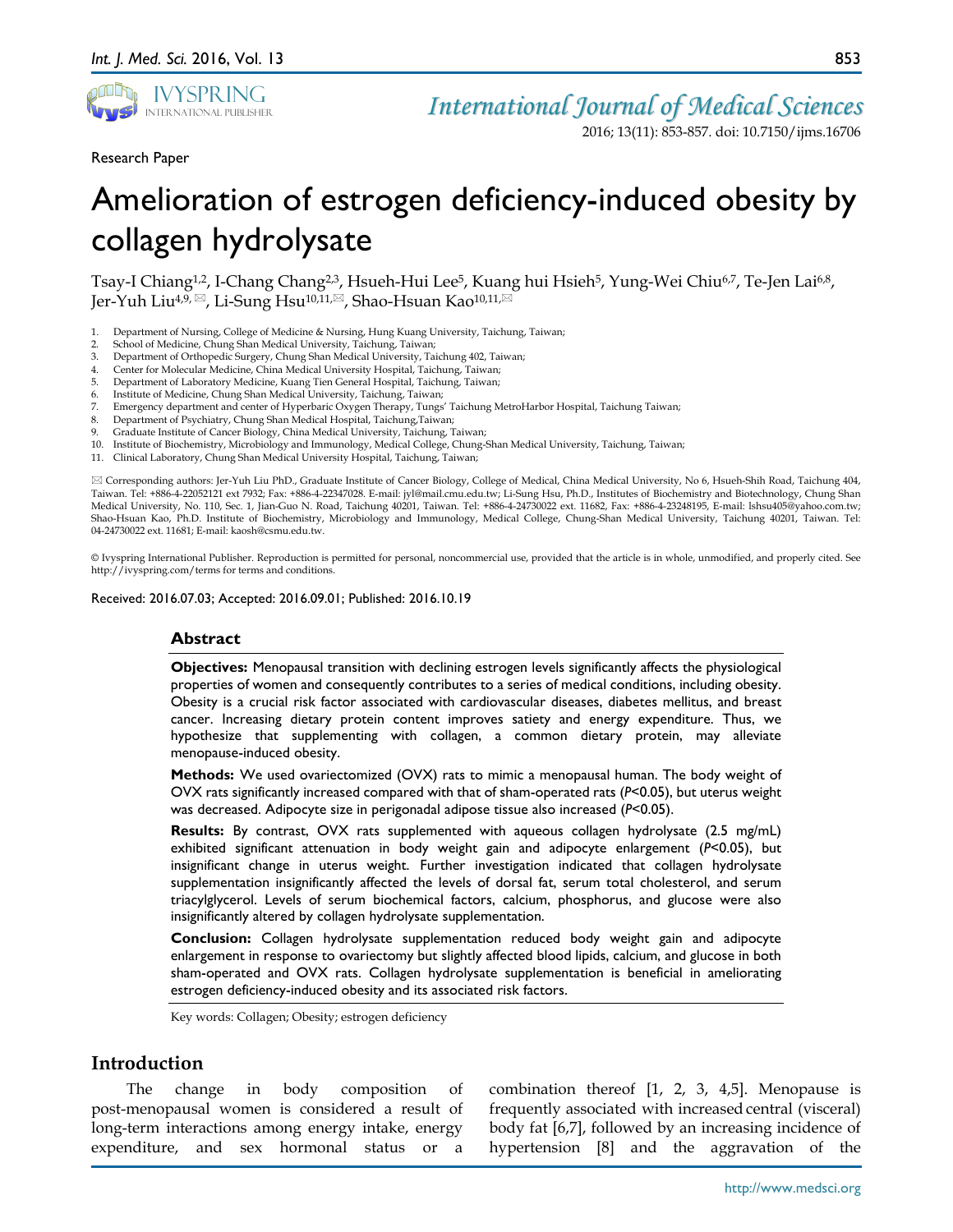lipoprotein profile [9], which lead to metabolic syndrome [10] and the subsequent rise in the incidence of cardiovascular diseases [11]. During menopausal transition, women experience deleterious changes in circulating inflammatory markers and adipokines correlated with increased visceral adiposity [12]. A growing number of evidence has demonstrated that chronic low-grade/subclinical inflammation is a key element in the development of atherosclerotic cardiovascular disease and is closely associated with obesity, insulin resistance, and metabolic syndrome [13,14,15,16].

Dietary protein plays a role in controlling body weight, which is partially attributed to its effects on satiety. Among common dietary proteins, purified collagen hydrolysate has been clinically proven as an effective appetite suppressant that maintains a satiating effect to promote weight loss [17,18]. Insoluble fibrous protein collagen, the single most abundant protein in animals, is the major component of the extracellular matrix and connective tissues. At least 16 types of collagen have been identified in humans; among these, 80%–90% belong to types I, II, and III collagen. Although supplementing with collagens and their derived peptides has been demonstrated to improve cellulite and skin health [19], whether collagen hydrolysate supplementation affects menopause-induced obesity remains unclear.

In the present study, we aimed to investigate the effects of collagen hydrolysate supplementation on estrogen deficiency-induced obesity by using an ovariectomized (OVX) animal model. The body weight, uterus weight, fat mass, and serum biochemical factors of OVX rats were assessed. Adipocyte size was also determined.

# **Materials and Methods**

### **Reagents**

All chemicals used were obtained from Sigma-Aldrich (St. Louis, MO, USA) except when otherwise specified. Collagen hydrolysate was purchased from KVW Health Co. Ltd. (Taipei, Taiwan).

### **Ovariectomized rat model**

All female Sprague-Dawley rats weighing approximately 200 g were purchased from the National Laboratory Animal Center (Taipei City, Taiwan) and maintained under the supervision of the Institutional Animal Care and Use Committee (IACUC) of the China Medical University. Animal experiment protocol was approved by the IACUC and performed in accordance with the guidelines.

For estrogen deficiency-induced obesity and collagen supplementation, 24 rats were divided into 4

groups for sham operation (group 1) and OVX operation (groups 2–4). Operation was performed under Nembutal (Pentobarbital sodium, 50 mg/kg body weight) anesthesia. Groups 1 and 2 were supplied with sterile water. Groups 3 and 4 were supplied with sterile water containing 1.25 mg/mL and 2.5 mg/mL collagen hydrolysate, respectively. All animals were maintained under 12 h/12 h light–dark cycles at controlled temperature  $(22 \pm 0.5)$ ºC) and humidity (45%–50%). Body weight was measured daily at a specified time during the experiment. At the end of the experiment, blood and perigonadal adipose tissue were immediately obtained after the animals were sacrificed. The dorsal fat and uterus of each rat were dissected and weighed.

## **Histological analysis of adipose tissue and cell size determination**

The perigonadal adipose tissues were fixed in zinc formaldehyde overnight at 4 °C and transferred into phosphate-buffered saline. The fixed tissues were then embedded into paraffin, sectioned, and stained with hematoxylin and eosin. Digital images were captured at 200× magnitude using an Olympus DX51 light microscope (Tokyo, Japan).

### **Measurement of serum biochemical makers**

The blood was coagulated by maintaining it at room temperature for 15–20 min, followed by centrifugation for 10 min. The indicated parameters (calcium ions, glucose, inorganic phosphorus, total cholesterol, and triacylglycerol) were measured using a serum biochemistry analyzer (AU400, Olympus, Tokyo, Japan).

### **Statistical analysis**

Data were expressed as means ± standard error. Statistical comparisons were made via ANOVA test using a statistical software (SigmaStat 3.5, Systat Software, Inc. San Jose, CA, USA).

## **Results**

### **Collagen supplementation reduced OVX-associated increase in body weight but not uterine weight**

The effects of collagen uptake on estrogen deficiency-induced obesity were initially investigated. The increase in body weight of OVX rats (OVX) was significantly higher than that of sham-operated control rats (Sham) (P<0.01) (Figure 1A). After 12 weeks, the body weights of the Sham and OVX groups were  $315 \pm 7$  g and  $365 \pm 16$  g, respectively. The increase in body weight of the OVX with 2.5 mg/mL collagen supplement group was significantly lower than that of the OVX group but not that of the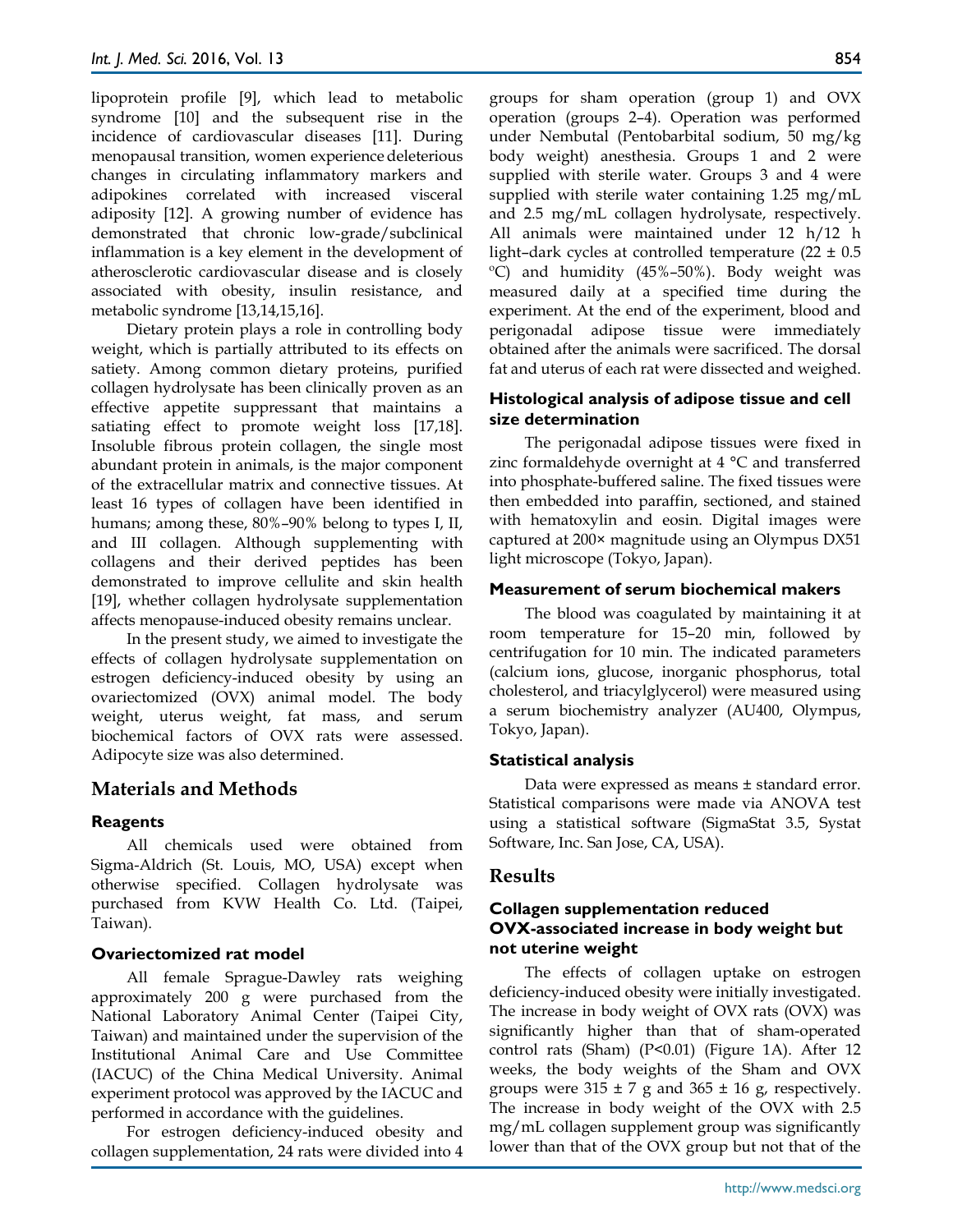OVX with 1.25 mg/mL collagen supplement group  $(P<0.05)$ .

Change in uterus weight in response to collagen supplementation was also monitored. The ratio of uterus/body weight in the OVX group significantly decreased compared with that of the Sham group (P<0.05) (Fig. 1B). Interestingly, the ratio of uterus/body weight in the OVX with collagen supplement groups (OVX+1.25C and OVX+2.5C) significantly decreased compared with that of the Sham group (P<0.01) but was insignificantly altered compared with that of OVX group.

#### **Collagen supplementation decreased OVX-associated increase in adipocyte size**

Collagen supplementation attenuated weight gain in OVX rats. Therefore, whether supplementation affected adipocyte properties was investigated. Adipocytes in the perigonadal adipose tissue from the OVX rats were clearly enlarged compared with those from the sham-operated control rats (Figure 2A). In addition, high collagen supplementation (2.5 mg/mL) reduced the enlarged

A OVX+1.25mg/mL collagen Sham 450 OVX+2.5 mg/mL collagen  $O<sub>Y</sub>$ 400 Body weight (g) 350 300 250  $\overline{2}$ 6 8  $10$  $12$  $\Omega$ 4 Β  $0.5$ Uterus/Body (W/W, %)  $0.4$  $0.3$  $0.2$  $0.1$  $0.0$ Sham OVX OVX+1.25C OVX+2.5C

adipocyte size in response to OVX treatment (Figure 1A, OVX+2.5C). Parallel with adipocyte size, the change in dorsal fat mass was analyzed. Although the dorsal fat mass in the OVX group appeared to be higher than that in the Sham group, the ratio of dorsal fat mass/body weight was insignificantly altered among the four experiment groups (Figure 2B).

#### **Effects of collagen on blood biochemical factors**

To clarify whether collagen supplementationt regulated lipid metabolism, the levels of blood lipids, total cholesterol, and triacylglycerol were determined. As shown in Figure 3 (upper panel), serum total cholesterol level was slightly regulated in the OVX and OVX with collagen supplement groups (P>0.05). A similar phenomenon was observed in serum triacylglycerol level (Figure 3, lower panel). In addition to blood lipids, other blood biochemical factors were monitored. The levels of serum calcium, phosphorus, and glucose were not altered in response to OVX treatment or OVX with collagen supplements (Figure 4).



**Figure 1.** Effects of collagen supplement on body weights. Rats were sham-operated or OVX, and then the OVX-rats were supplied with water containing collagen (1.25 and 2.5 mg/mL, 1.25C and 2.5C) or not. (A) Body weight was measured every week for 12 weeks. (B) After 12 weeks, rats were sacrificed, and then uteruses were obtained and weighed. #, P<0.05 as compared to Sham. \*, P<0.05 as compared to OVX.

**Figure 2.** Effects of collagen supplement on adipocyte size and dorsal fat content. Rats were sham-operated or OVX, and then the OVX-rats were supplied with water containing collagen (1.25 and 2.5 mg/mL, 1.25C and 2.5C) or not. After 12 weeks, the rats were weighed, and then sacrificed to obtain periuterine adipose tissue and dorsal fat. (A) After H&E staining, the adipocytes were observed by using light microscope (200x). (B) Dorsal fat samples were collected and weighed.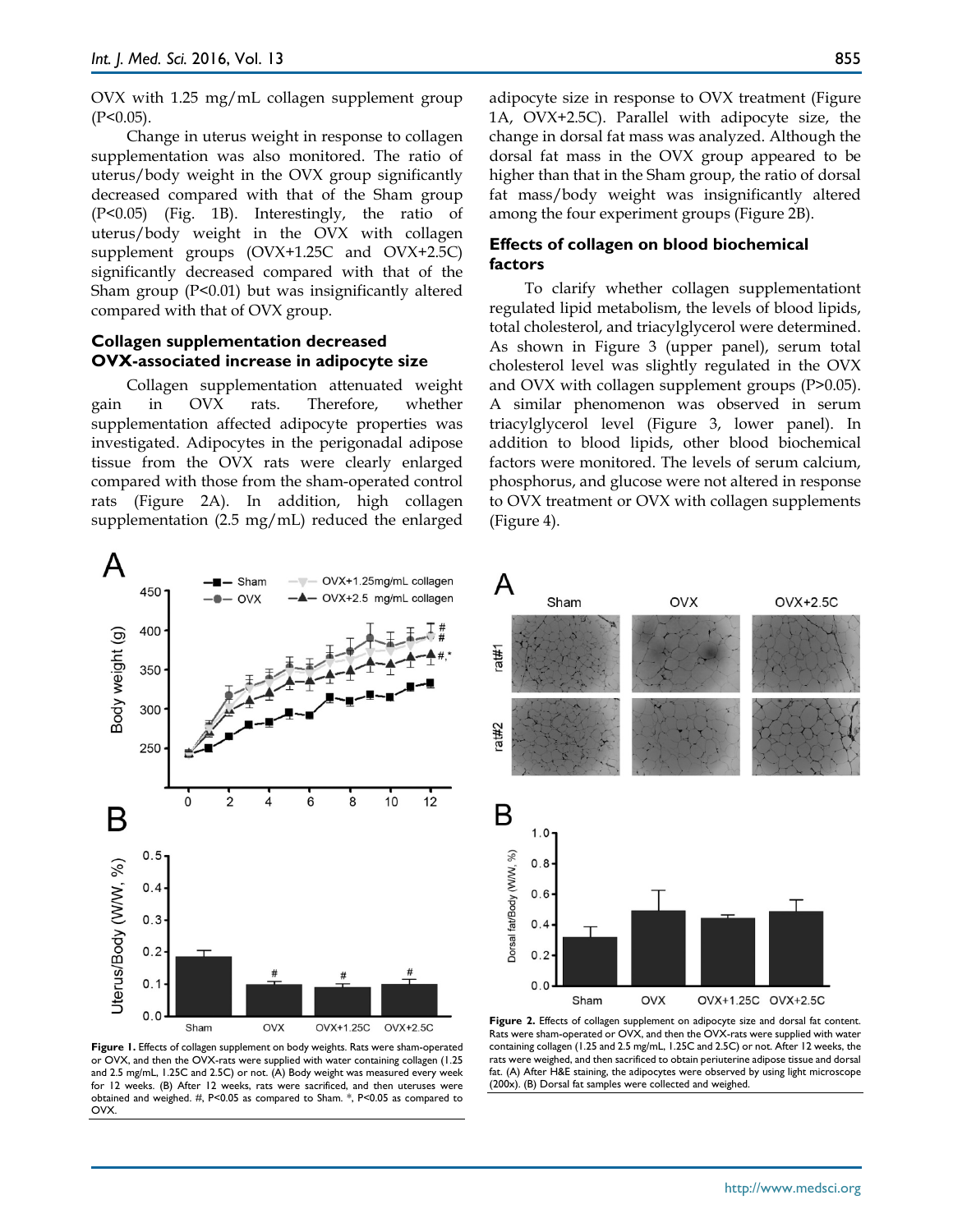

Figure 3. Collagen supplement insignificantly affected blood lipids. Rats were sham-operated or OVX, and then the OVX-rats were supplied with water containing collagen (1.25 and 2.5 mg/mL, 1.25C and 2.5C) or not. After 12 weeks, blood samples were obtained for determination of serum total cholesterol and triacylglycerol. n.s., no statistical significance as compared to Sham or OVX.



Figure 4. Collagen supplement insignificantly affected blood lipids. Rats were sham-operated or OVX, and then the OVX-rats were supplied with water containing collagen (1.25 and 2.5 mg/mL, 1.25C and 2.5C) or not. After 12 weeks, sera were obtained for determination of calcium, phosphorus and glucose level. n.s., no statistical significance as compared to Sham or OVX.

### **Discussion**

Longitudinal studies have demonstrated a high risk of developing impaired glucose tolerance [20], type 2 diabetes [20,21], and coronary heart disease [22,23,24] in subjects with visceral adiposity. Accordingly, visceral adiposity may have a significant pathophysiological role in the development of metabolic syndrome and its sequelae. Our findings showed that high collagen supplementation (2.5 mg/mL) significantly attenuated weight gain and reduced adipocyte enlargement in response to estrogen deficiency, thereby indicating that collagen supplementation is beneficial for menopause-induced obesity. Furthermore, collagen supplementation may also ameliorate the health of menopausal women by reducing risk factors attributed menopause-induced obesity.

A previous study has reported that protein intake can prevent muscle mass loss associated with weight loss in obese older women [25]. Another study reports that using gelatin as a single diet protein results in appetite suppression in adults, which is more significant than using casein [26]. A recent review that investigated the effects of dietary protein intake on body composition changes also indicates that consuming high-protein diets contributes to the maintenance of lean mass and the loss of fat mass during weight loss in older adults [27]. Our findings indicate that supplementing with collagen hydrolysate, the digested gelatin, attenuates body weight gain and adipocyte enlargement in OVX rats. Collagen hydrolysate supplementation may not only alleviate menopause-induced obesity but also ameliorate muscle mass maintenance during menopause.

In obesity model animals, the association of abnormal fat mass has not been precisely investigated. [28] reported that fat mass was higher in obese, diabetic, leptin-resistant Zucker rats than in their homozygous lean controls. OVX treatment in